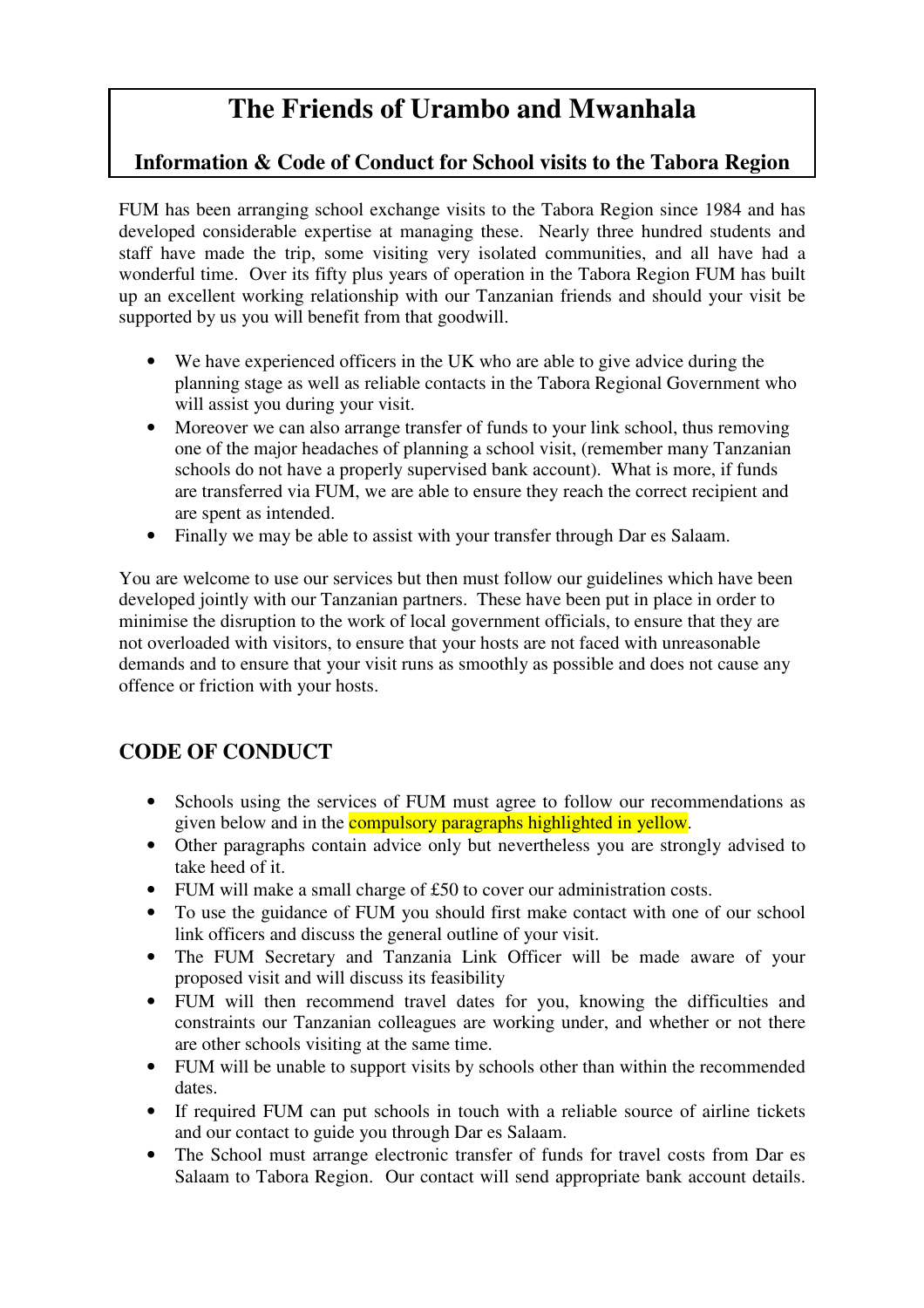If the school wishes FUM to make this transfer we will expect the school to refund FUM the bank transfer fee (currently £15). A bank receipt will be provided.

- FUM can arrange money transfer to Tabora ahead of your visit, to pay for essentials in advance. Just what needs to be paid before your arrival will become apparent during the planning stage.
- FUM may ask party leaders to visit and report back on a FUM project located near their hosts.
- FUM will require a short report of the visit to be written for us to publish in our Newsletter, with a few photos.
- During fund-raising efforts, schools are permitted to use FUM material and to name FUM as a sponsor of their expedition. This entitles Gift Aid to be claimed.
- FUM can offer advice to teachers completing their Risk Assessment for the trip.

### **GENERAL PRINCIPLES**

- **CoC** All visits should have a clear and agreed purpose other than adventure and tourism. This will be important when trying to raise sponsorship; FUM will not lend its support to visits unless they have a clear educational and philanthropic purpose.
- Visits require a large amount of planning, effort and expense at the UK end and at the Tabora end and so it is essential that the outcome of the visit is likely to outweigh the costs. While educational benefit is hard to quantify it is important that benefit to UK students is not the only outcome.
- Visits should arise out of an existing relationship and exchange of letters, pupil work, photos, etc. and preferably should be a natural development of an existing link.
- **CoC** Needs dictate that the UK partner must be the source of funding for any link or exchange. As far as possible school visits should be reciprocal and so costs for the return visit must be built into the fund-raising from the outset.
- It is beneficial to start any link with an initial fact-finding visit by one or two teachers who will be able to identify suitable development projects for a future student visit to undertake.
- **CoC** All development projects should arise from the needs of the partner school or village rather than from ideas generated by the UK end of the link. Any proposal must be discussed with the Regional Planning Department and with the District Authorities - FUM can assist here. There is a Regional Development Plan and it is important that any capital project accords with this and is feasible and sustainable; it will then be properly supported by the local authorities. They will cost the project and ensure that the required experts and specialists are available to see it through to completion. The Regional Planning Officers will be able to advise you if, and give reasons why, a proposed project may not be the best option for the recipient school or village.
- If you have difficulty identifying a suitable project it may be possible for your school to support and become involved in a FUM project. If you wish to consider this option you should contact the FUM Hon Secretary.
- Once a student visit has been agreed and a project identified, the selection of students must be made with care. The Regional Planning Office is able to recommend maximum numbers which will depend upon the place visited. As a guide twelve students and two or more teachers should be considered the norm although visits to secondary schools could accommodate rather more.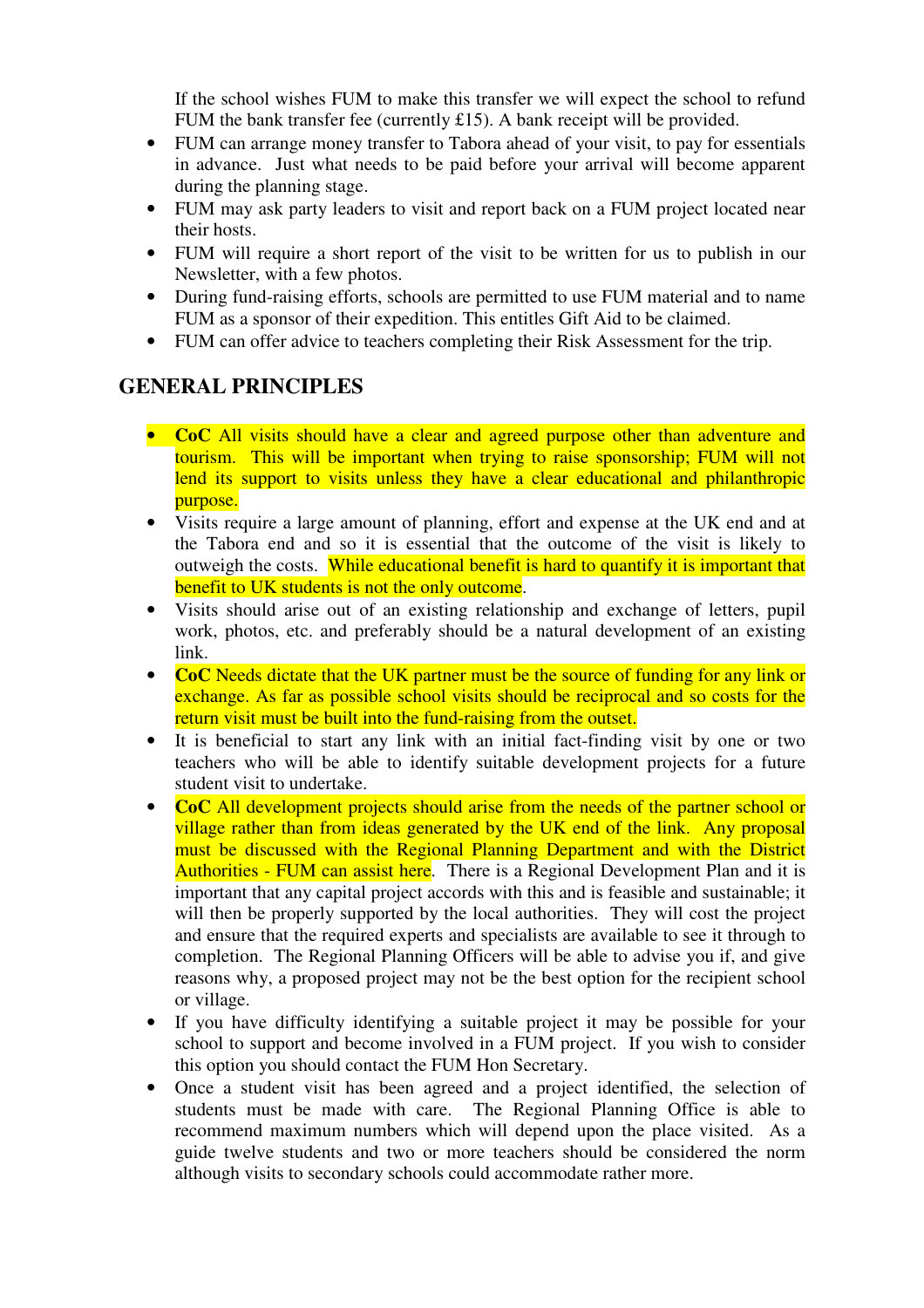# **VISIT TIMINGS**

To minimise problems of transport, extremes of climate and mosquitoes it is best to visit Tabora in our summer, their dry season. There are almost no mosquitoes, the roads are all passable, the days aren't too hot (typically 26C), the humidity is very low and the nights are cool (typically 16C) so it is easy to sleep.

An alternative time is Christmas/New Year which is the gap between the November short rains and the main rains which can start as early as mid January. At Christmas it is hotter and more humid so there are more mosquitoes; even so it is not unpleasant. You will have to allow a week for travelling and should stay for at least a week at your destination if you are visiting one location only. Ten days to a fortnight at a location is ideal.

# **STUDENT SELECTION**

Students should be selected carefully using the school's preferred selection criteria but it should be borne in mind that during the visit students will have to:

- $\checkmark$  Go for long periods without communication with their families
- $\checkmark$  Experience long and tedious transport delays
- $\checkmark$  Eat food they are not used to
- $\checkmark$  Go without the food and creature comforts they are used to
- $\checkmark$  Make their own entertainment
- $\checkmark$  Behave in a friendly and outgoing manner towards their hosts
- $\checkmark$  Be sensitive to the expectations of their hosts
- $\checkmark$  Act as ambassadors of their school and communities
- $\checkmark$  Attend functions and ceremonies they would rather avoid
- $\checkmark$  Dress in a manner which is respectful to the culture of their hosts
- $\checkmark$  Show appreciation for all that is done for them
- $\checkmark$  Work hard
- $\checkmark$  Live in very close proximity to the other members of their group
- $\checkmark$  Remain cheerful and polite even when very tired

# **COSTS**

#### **The air ticket**

A variety of carriers operate the London - Dar es Salaam route. We have used just about all of them. All of the major airlines are helpful and may allow a larger baggage allowance if they are warned you are a school party - important if you plan to take school or other equipment with you..

#### **Hotel in Dar es Salaam**

Plenty of these with varying prices. Count £25 per person per day in Dar es Salaam to cover everything. If you use our contact he will discuss this with you by e-mail, book the hotel for you, meet you at the airport and get you to your hotel. Unless you want to be, you need not be in Dar es Salaam for more than two days at each end of your trip. Alternatively use the Salvation Army Hostel which is cheap but safe and convenient.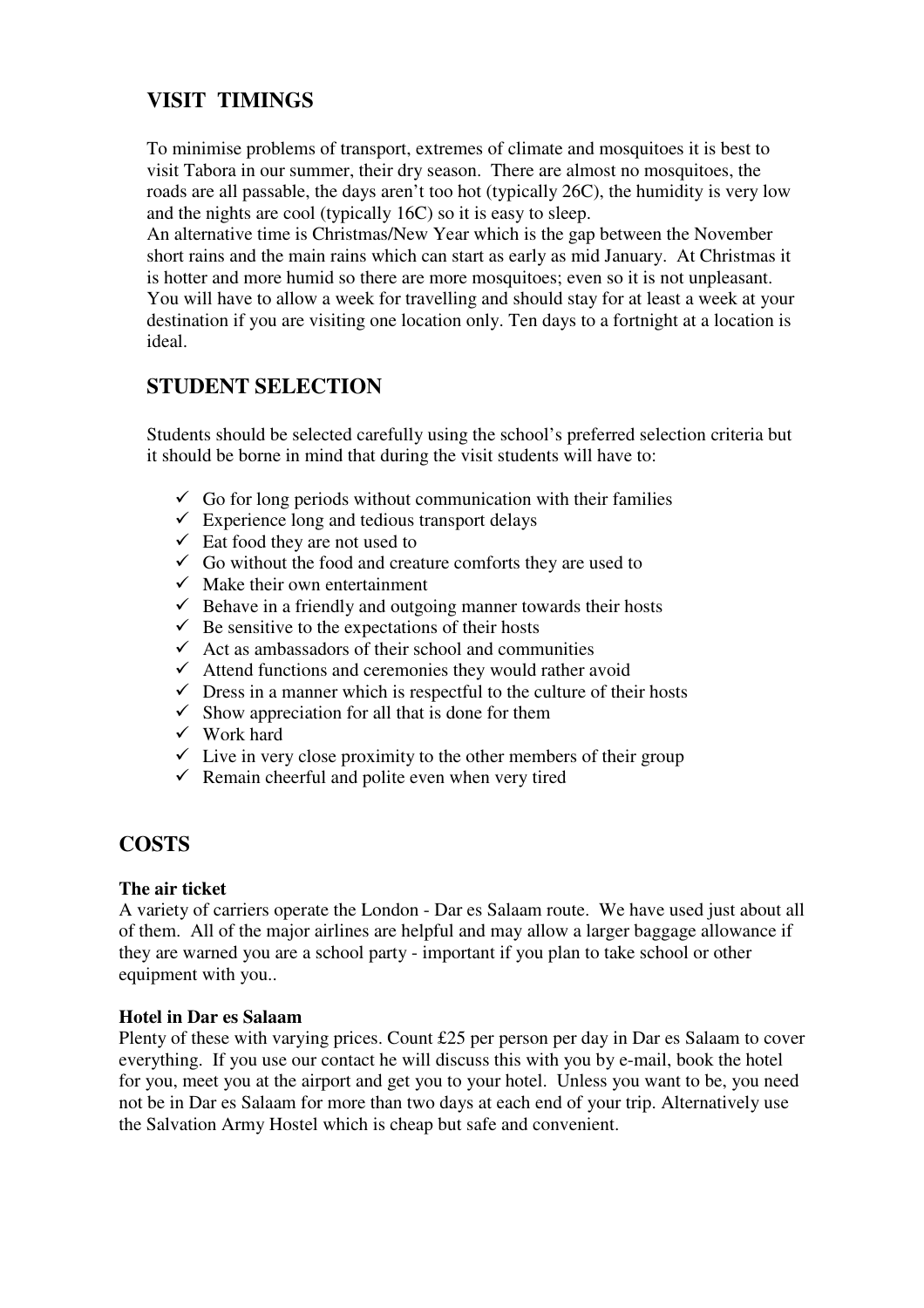#### **Transport to Tabora**

Plane, bus or train. Plane is expensive and bus cheapest. The train journey is about 30hrs and first class (two to a compartment around £30 each way)  $2<sup>nd</sup>$  class (six to a compartment is cheaper). Our contact can book tickets if given sufficient warning, It is also possible (and advisable) to arrange a travelling companion to act as escort if wanted but then his expenses (approx £100) must be paid. The bus has become a good alternative now that the tarmac road extends all the way to Tabora. It is possible to book an entire coach at little extra cost. This is the recommended way to travel.

#### **Hotel in Tabora**

This will be booked for you by your hosts. Good quality and not expensive. Costs will be notified in advance but are less than in Dar es Salaam, allow about £20 per day with meals.

#### **CoC Transport to school/village**

This might be by local government vehicle. Here there may be problems as vehicles are in short supply and so may not always be available when required. However their use is more or less free, the drivers being government employees. You will however be asked to pay for the diesel and the wear and tear – obviously the cost will depend on where you go. This option is available only to those groups working through FUM. Other groups will have to use the local public transport or else hire a vehicle and driver/s.

#### **CoC Accommodation in the school or village**

You will be guests and so there will be no direct charge for your accommodation and all food and bottled water will be provided. It is a good idea to take sheet sleeping bags and mosquito nets (buy these locally). To ensure that your hosts are not out of pocket you should hand over £8 per day per person (in Tanzanian shillings). To do that you should ask the advice of the visit co-ordinator, an official from the District. They know to expect this sum and will advise you how best it should be paid. If you make any gift of money on top of this subsistence fee it is always wise to hand it over in the company of a District official. Sometimes the District official may suggest that the subsistence fee should be handed over as a public gift rather than as a straight fee; depending on village politics, etc. You should accept their advice and act accordingly.

#### **CoC Personal Gifts**

Many people will be involved in the arrangements for your visit. These include: School Head Teacher, teachers, Parents Association Chairman and Committee, Village Chairman, District Officials. It is well to have small gifts for these people. Nice pens, diaries, calendars, calculators, cameras, clocks and the like, which you can get your local sponsors to provide. Schools are happy to receive any equipment you offer but be careful with textbooks as these are heavy and often not suited to the Tanzanian school syllabus. It is best to ask what you should bring. From the students perspective there is nothing better than footballs and netballs and team strips. The more the better as footballs particularly have a short life in Tanzania due to the abrasive ground conditions.

# **OTHER ISSUES**

#### **Health**

You should all have the required vaccinations well before you leave – consult your GP. A Yellow Fever Vaccination Certificate is now not required for entry into Tanzania. Meningitis vaccination is recommended. Rabies is a different matter (you are unlikely to meet any rabid dogs but some bats carry rabies) and all the local hospitals and larger medical centres have stocks of anti rabies serum. All these injections are expensive but we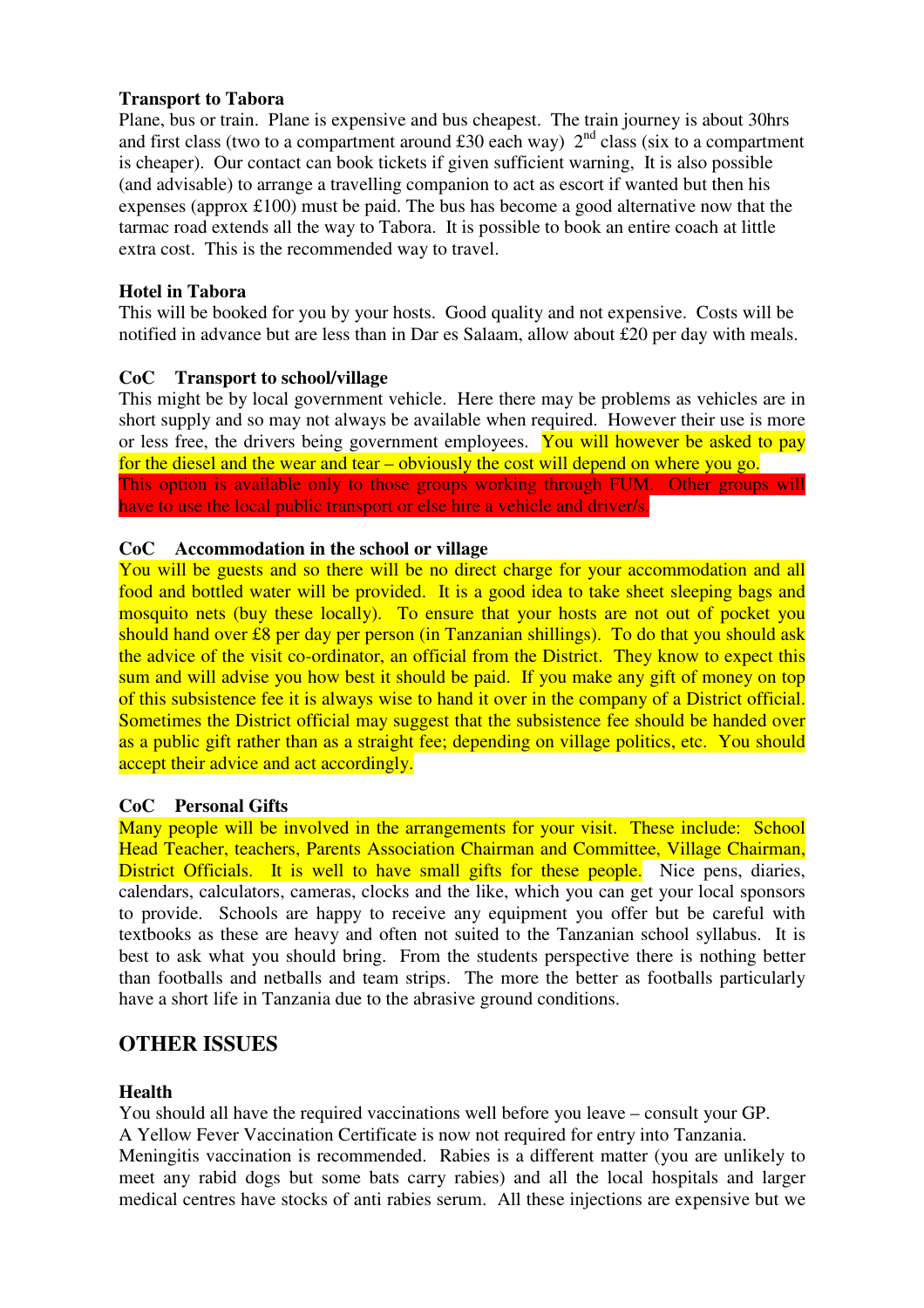reason that most school students in your party are reaching the age when they will be travelling around the world and will need these vaccinations anyway. Their parents may feel the cost of anti rabies immunisation to be worthwhile.

Malaria is the big problem as it will be all around you. AVOID getting bitten by mosquitoes. Use plenty of insect repellent particularly on legs and ankles – in our experience mosquitoes love hiding under tables waiting for you to sit down. You must ensure all students follow their regime of anti malaria prophylaxis. There are big problems with Larium and so anyone deciding to use this should start the course at least three weeks before departure so that possible psychological effects appear in time to change drug.

There isn't much you can do about snakebite but it is extremely unlikely. Students just mustn't go running about in the bush particularly at night. AIDS is a big problem and so activities which are likely to expose students to risk are to be avoided at all cost. Diarrhoea is always a problem and can be dealt with using the normal travellers' remedies. Only once has a stomach upset been serious (amoebic dysentery caused by eating an ice cream bought from a street vendor).

Take a comprehensive medical kit including all the various common drugs and dressings. Also one party member should be the paramedic – get advice from your doctor. A list of the party members' blood groups and some 'giving sets' are a worthwhile precaution.

The District Hospitals are well staffed but short of facilities and drugs. Broken bones will be a problem so if you play soccer, be careful.

A trip to the dentist before departure is essential, dental treatment available is rudimentary.

#### **CoC Food and Drink**

Almost everywhere this is wholesome and tasty although you must be careful about the food from street vendors. Meat is on the tough side but excellent, eggs are good, rice, ugali (maize porridge), vegetables, groundnuts and fruit will be served. All are organic and top class although some maize is GM variety. There is no problem for vegetarians but those with severe nut allergies are advised not to visit. If there is a problem with food it is the lack of variety, the same thing will be served most days cooked in the same way.

Bottled water is available as are bottled fizzy drinks (fanta, coke, etc.), local beer (Safari Lager) is good but strong. These drinks have to be shipped from Dar es Salaam or Mwanza and so are expensive. Don't expect your hosts to provide them you must buy them yourself.

Wherever you visit you will be provided with food. Students should be made aware that they must show pleasure at being offered food and must eat a little even if they are not hungry.

Group leaders must be alert for students purchasing the local spirit (Konyagi) which is very cheap and available just about everywhere.

#### **Accommodation**

This will depend on the hosts but will be the best available. Water for washing, etc. is always a problem but will be provided by your hosts often at considerable cost. Impress on students that it is a valuable resource and not to be wasted. Toilets will usually be of the Long–Drop type. Cleanliness is essential. Take some toilet paper for the journey, (flat packs of sheets are better than rolls).

#### **Washing**

Learn to use water sparingly. Soap and toiletries can be bought in Tanzania but it is probably easier to take them. Travel Wash, cold-water detergent is a good idea. Tanzanian ladies seem to appreciate clothes pegs and in the past these have been useful. Often your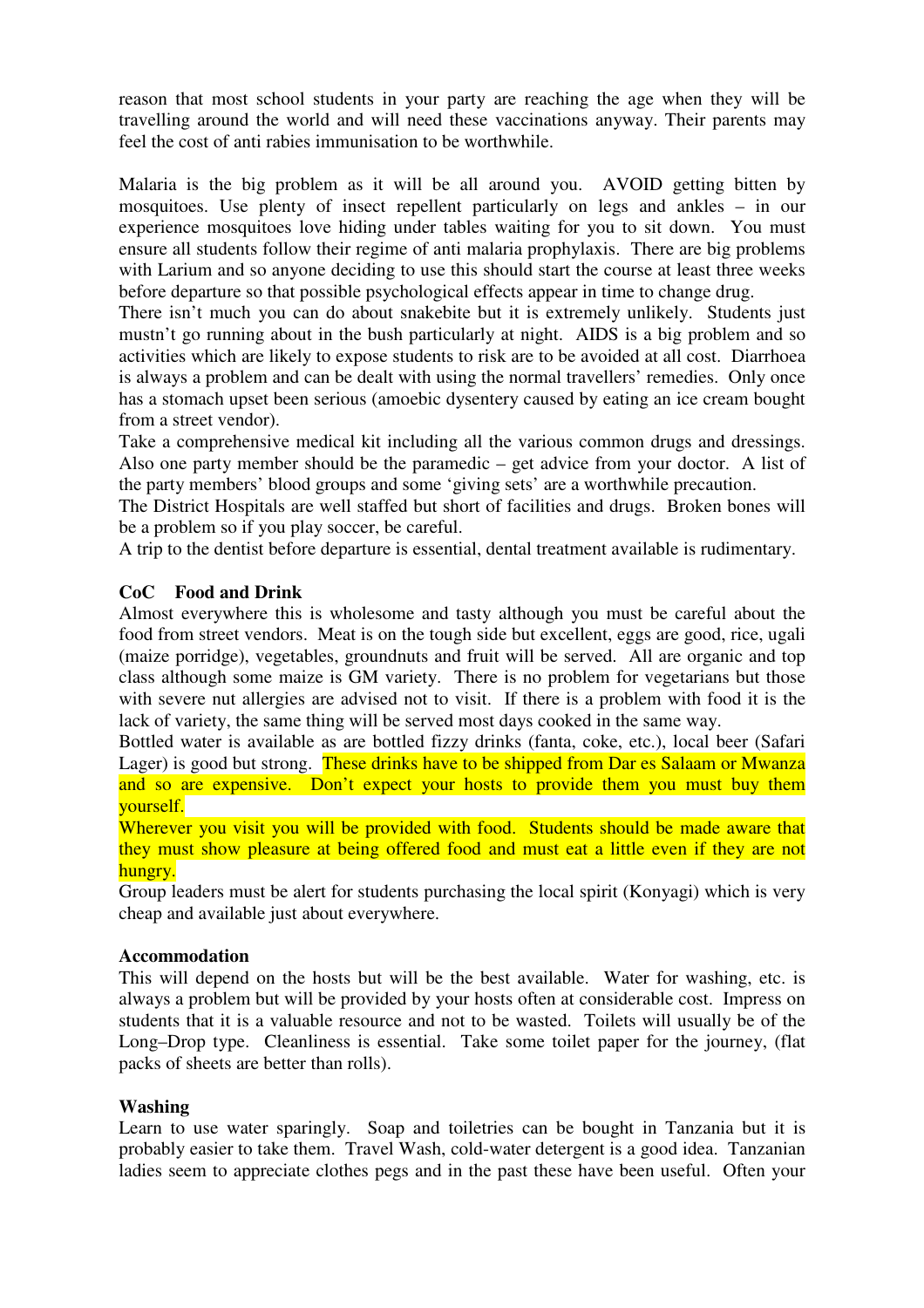washing will be done for you but should be paid for. **Do not expect underwear to be washed for you, this must be done yourself.** 

#### **CoC Clothing**

Cotton is best, avoid synthetics materials. Although daily wear will be casual, (Tee-shirts, shorts, sandals), boys should have at least one long sleeved shirt and a pair of smartish cotton trousers for formal occasions. A tie is optional. Group leaders will find a lightweight jacket useful to help them look the part. Away from tourist areas used to western styles, girls should dress carefully. A good tip is to see how village girls are dressed and act accordingly. Girls should not wear shorts but loose, long trousers have become acceptable although many older women are shocked by them. Buying and wearing a Kanga is highly recommended. A long pair of lightweight cotton slacks for the evening is a good idea as is a lightweight waterproof for the rain showers near the coast. Tabora is at just over 1000m altitude and with the low humidity of August and clear skies it can feel cool at night and so a light sweatshirt or equivalent is a good idea. Floppy hats are useful as are sunglasses. Nose and face studs are not a good idea. Don't take valuable watches or jewellery. In the past most students have taken costume jewellery and given it away as gifts at the end of their stay. Raid the charity shops, friends and neighbours for costume jewellery which will be highly appreciated by ladies and school girls in Tabora. Because the sun is mostly very high in the sky and sunbathing is not usually on the list of activities serious sunburn is not likely. Provided a hat is worn and the face protected, there isn't a problem. Even so suncream is important, moreover its application seems to cause much amusement. Tanzanian ladies like cosmetics so take creams and soaps for personal use and as gifts. It is a good idea to pack all clothes in plastic bags as these protect from the ubiquitous red dust and are useful to hold gifts at the end of your trip.

Most pupils give the majority of their clothes away at the end of their trip so select what is taken with this in mind.

#### **CoC Electrical Goods**

A small torch is a good idea and you will need one on the train or bus. In fact good, Chinese-made torches can be bought very cheaply almost anywhere in Tanzania and batteries to fit them are readily available. ipods, etc. are fine but be sure to take care of them. AA batteries may not be easy to buy so take some spares. Cameras are a must but remember to ask permission before taking photos. Never take photos of police or soldiers without permission, your camera will be confiscated. If you take a photo and promise to send the picture to the subject, *make sure you keep your promise!* 

Mobile phones are an issue for School Group Leaders. Experience shows that pupils who phone home can easily become upset and also upset anxious parents so it is best to discourage their use. Reception is good in Tanzania so the group leaders should have phones one of which can retain its UK SIM card as emergency contact and for regular bulletins home. For the others it is best to purchase PAYG SIM cards locally; these SIM cards are cheap and available everywhere.

#### **CoC Books and games**

No TV so plenty of time to kill. *Take and keep a diary to record your feelings and impressions.* Visiting Tabora will be the experience of a lifetime and you will want to be able to look back on it and re-live the experiences. Take paperbacks which can be shared amongst the group, give them away (to the local library or school) at the end of your trip. Packs of cards are a boon and what is more, make fine gifts. Good quality playing-cards are hard to find in Tanzania and card-playing is a national recreation. Frisbees are a good idea as are tennis balls to throw around; you will soon gather a crowd of kids if you start a